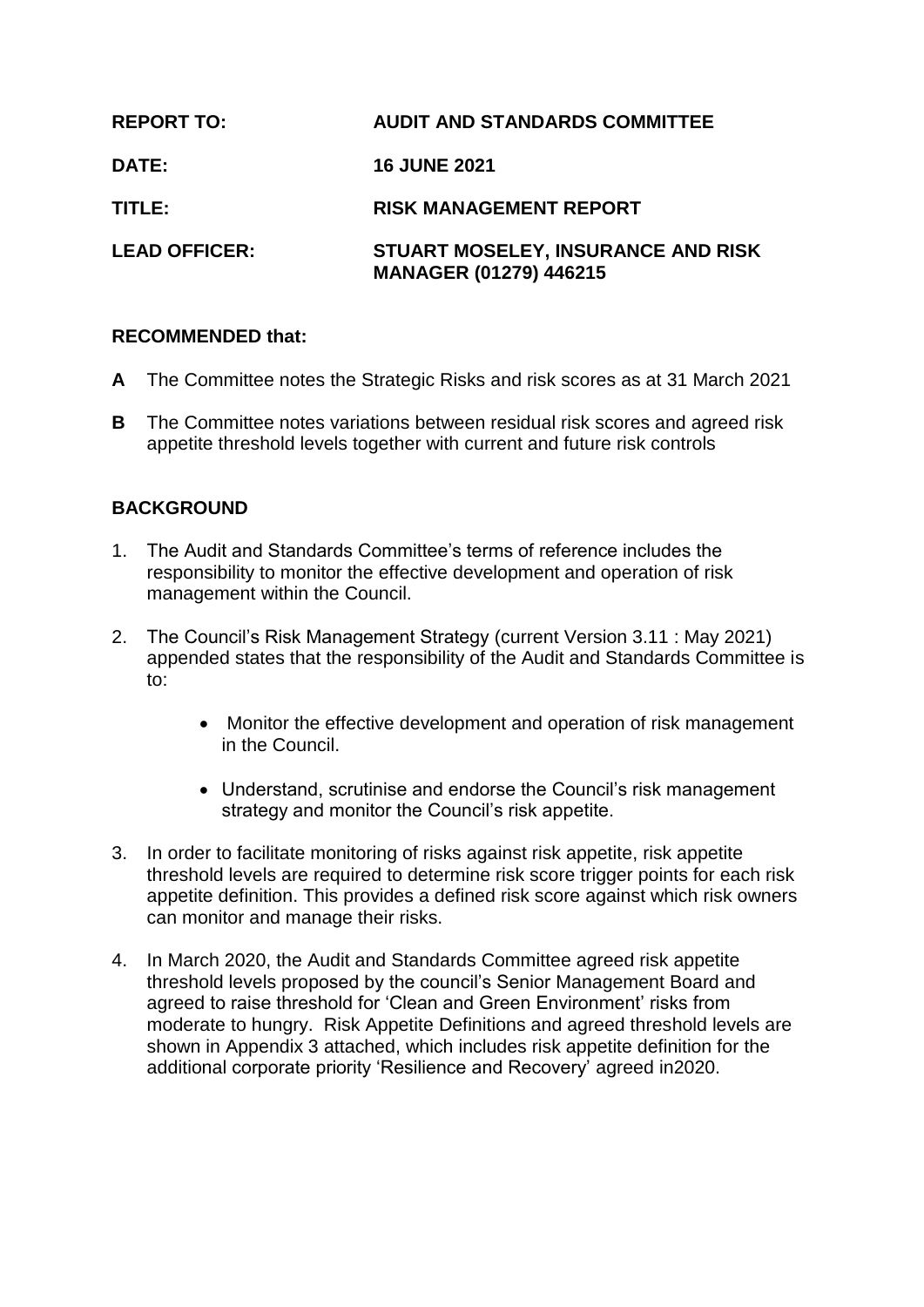5. In July 2020, a risk workshop was undertaken with Senior management Board to ensure the council's Strategic Risks were still satisfactorily aligned with the Corporate Plan Priorities and Principles.

# **STRATEGIC RISKS UPDATE AS AT 31 March 2021**

- 6. Appendix 1 details the council's Strategic Risk Register as at 31 March 2021.
- 7. Appendix 2 compares the council's strategic risks with the agreed risk appetite threshold for linked council priorities and principles.
- 8. Review of risk appetites and their respective thresholds is an iterative process. Therefore, while the thresholds facilitate monitoring of risks in a more structured way, it is also important to recognise that the limits and triggers require calibrating as well. Therefore, a review of risks against risk appetite should not only consider whether the risk has adequate controls but should also consider whether the threshold for the risk appetite definition has been set at the correct level.
- 9. Furthermore, risks which exceed the risk appetite threshold may not necessarily be poorly controlled but may be subject to factors outside the council's control.
- 10. While the additional actions and controls have been stated for each risk, several strategic risks are currently significantly higher than the council's risk appetite. It is therefore of merit to provide some additional commentary as follows (Appendix 4 – Risk Rating Matrix has been attached for purposes of explanation of likelihood and impact levels):
	- CR01 Financial Resilience (+13): the council has stated its risk appetite as 'Cautious' which provides for a threshold level of 5 (Likelihood 2, Impact 2). In terms of the Risk Matrix, likelihood of the risk materializing has only moved one level from unlikely to moderate. However, the impact to the council should the risk materialize is now perceived to be at level 4 'Major'. There are strong financial controls and monitoring but the current risk level reflects the concerns around the Covid epidemic, Government fiscal policy and the possible future requirement to call upon council reserves. The council has approved a three year MTFP which reflects that there are projected budget gaps over the period 2021/22 to 2023/24.
	- CR06 Lack of Resources and Capacity, Council and key partners (+10): it should be noted it is perceived that the additional risk controls to be implemented recognise that the foreseeable risk score will be reduced by 9. The current risk score reflects that, whilst repairs and maintenance have been reinstated following issues presented by Covid-19, the landscapes programme is still subject to ongoing challenges which are being addressed.
	- CR08 Equality and Diversity (+10): the current risk score shows that, whilst likelihood of the risk materializing remains in line with risk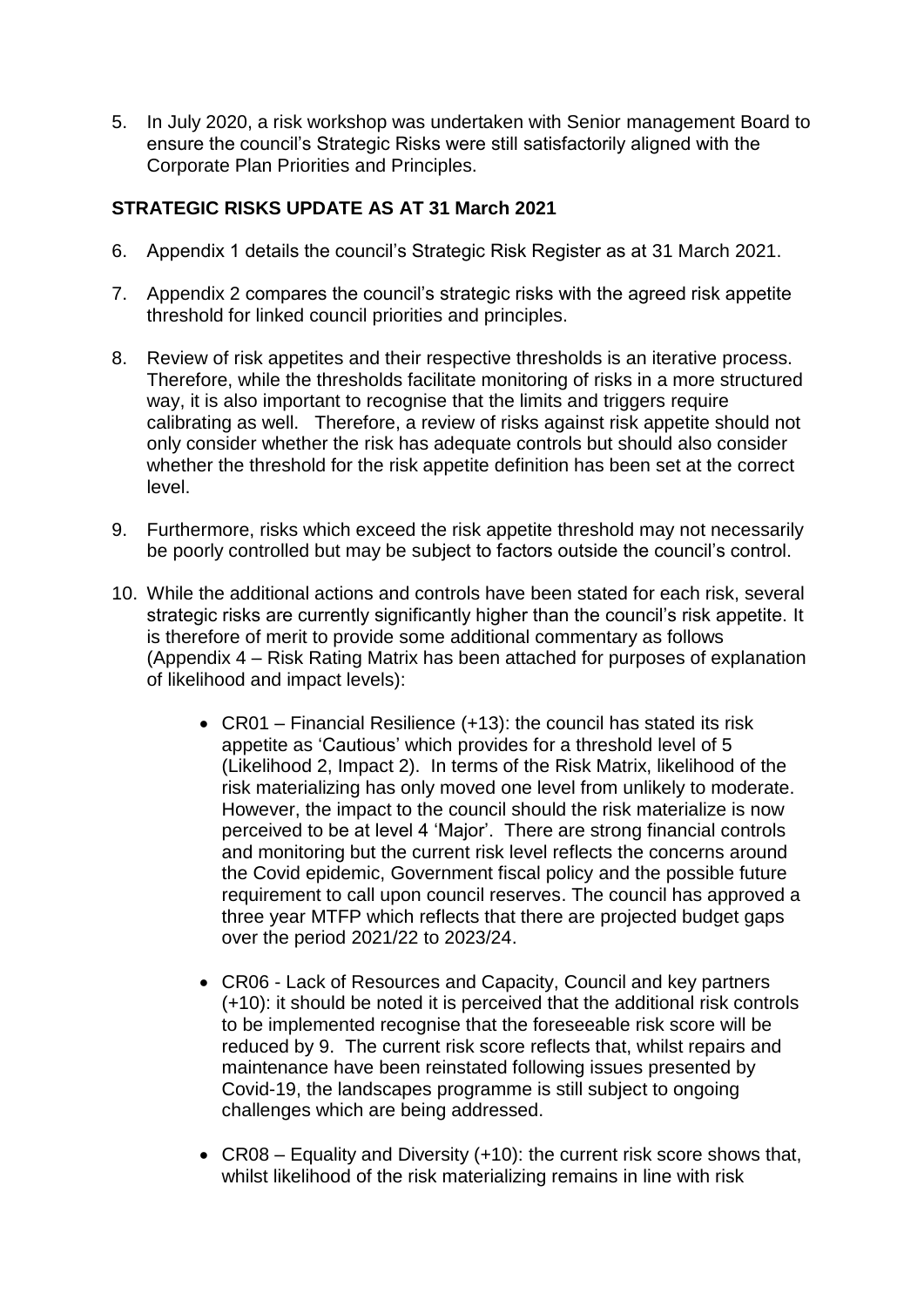appetite threshold, it is perceived that impact from the risk materializing would be more severe. This reflects the possible increased level of complaints and possible reputational damage should such risks materialize.

 CR11 – Business Resilience risk score is 13 which is the threshold level for 'Open' risk appetite. Given the challenges faced through the Covid-19 pandemic, the council has applied itself well to address both strategic and operational issues to ensure continuity of services and keep this strategic risk under control.

## **NEXT STEPS**

- 11. The Senior Management Board will continue to review the strategic risks through 2021/2022 to ensure they reflect the Council's priorities.
- 12. Risk Appetite will be reviewed as part of the Corporate Plan process.
- 13. It is intended to undertake a Risk Maturity Assessment during 2021/2022 to provide an internal stakeholder view on the current strength and relevance of the council's existing risk oversight processes. The results of this risk maturity assessment will help to identify what steps are necessary to advance risk management within the council.

#### **IMPLICATIONS**

**Environment and Planning (Includes Sustainability)** None Specific **Author: Andrew Bramidge, Head of Environment and Planning** 

**Finance (Includes ICT, and Property and Facilities)** None Specific **Author: Simon Freeman, Head of Finance and Deputy to the Chief Executive**

**Housing** None Specific **Author: Andrew Murray, Head of Housing**

**Community Wellbeing (Includes Equalities and Social Inclusion)** None Specific **Author: Jane Greer, Head of Community Wellbeing**

#### **Governance (Includes HR)**

Risk Management is an important part of the council's overall governance Arrangements, therefore the Audit and Standards Committee should consider the adequacy of overall arrangements on a regular basis.

**Author: Simon Hill, Head of Governance**